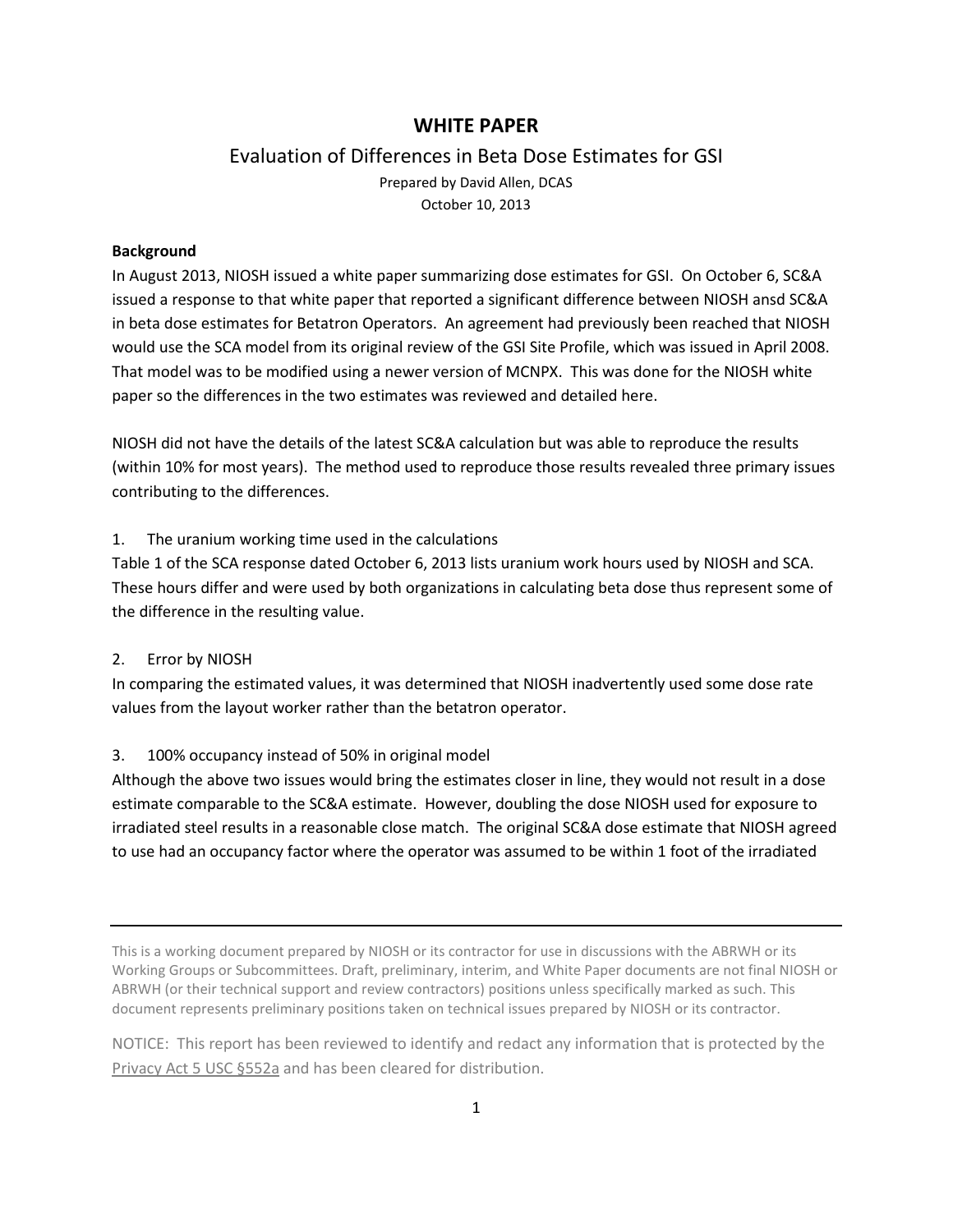steel 50% of the time (section 2.5 of original SCA review of the Site Profile). It appears that SC&A used 100% occupancy for its current estimate.

## 4. Additional issues

There are additional differences in the calculations that NIOSH could not account for. Minor differences likely occurred from statistical variability with MCNPX calculations. This does not however, explain all the variations. It is our understanding that the same dose rate from the uranium and from steel is to be used for all years and the year to year dose estimate would vary only by the uranium work hours. Table 3 of the SC&A October 6, 2013 memo indicates the 1961 dose estimate is the highest but Table 1 of the memo indicates 437.5 hours per year is the highest and is to be used for all years prior to 1958. The 437.5 hours is applicable to the 7/1/1961 to 6/30/1962 time frame. The work hours prior to and after that are lower. Therefore the hours used for 1961 cannot be higher than pre-1958 years and should be lower. It is therefore unexplained as to why the 1961 dose estimate is higher than the pre-1958 years. Below are the corrected NIOSH values. These values have been corrected for the error mentioned in item number 2 above.

| Year               | Hours per year | <b>Hands and Forearms</b> | Other Skin |
|--------------------|----------------|---------------------------|------------|
|                    |                | (rad/yr)                  | (rad/yr)   |
| $10/1/1952 - 1957$ | 337.5          | 28.5                      | 3.90       |
| 1958               | 337.5          | 28.5                      | 3.90       |
| 1959               | 337.5          | 28.5                      | 3.90       |
| 1960               | 337.5          | 28.5                      | 3.90       |
| 1961               | 387.5          | 32.0                      | 4.07       |
| 1962               | 281.5          | 24.5                      | 3.71       |
| 1963               | 76.5           | 9.9                       | 3.00       |
| 1964               | 28             | 6.4                       | 2.84       |

Table 1

This is a working document prepared by NIOSH or its contractor for use in discussions with the ABRWH or its Working Groups or Subcommittees. Draft, preliminary, interim, and White Paper documents are not final NIOSH or ABRWH (or their technical support and review contractors) positions unless specifically marked as such. This document represents preliminary positions taken on technical issues prepared by NIOSH or its contractor.

NOTICE: This report has been reviewed to identify and redact any information that is protected by the Privacy Act 5 USC §552a and has been cleared for distribution.